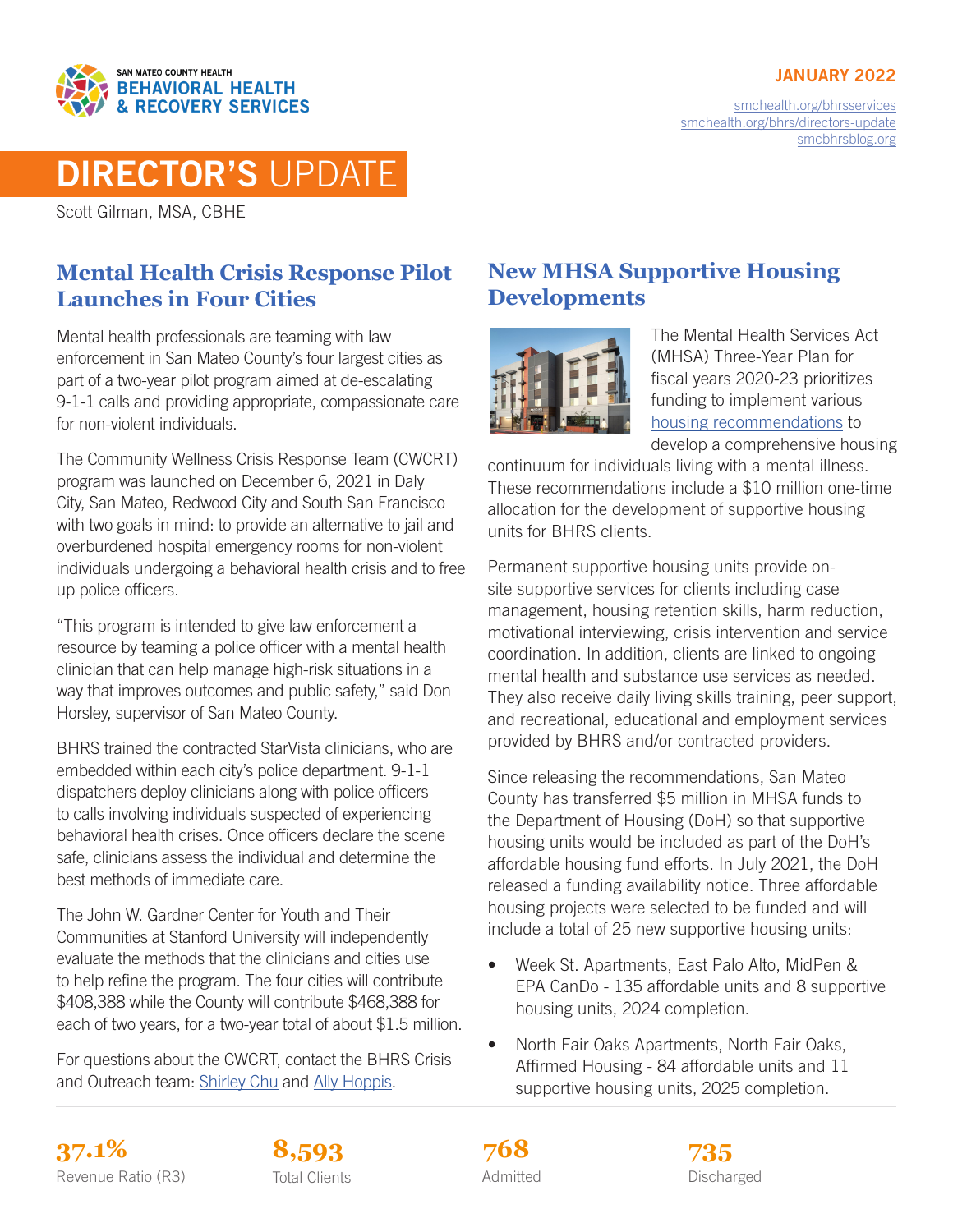• Fire House Square Apartments, South SF, Eden Housing - 82 affordable senior units and 6 Supportive Housing units, 2024 completion.

In addition to the projects funded through the DoH, two more projects have been identified to develop supportive housing units for a total of 18 additional units:

- Kiku Apartments, Downtown San Mateo, Mid Pen - 224 affordable housing and 9 supportive housing units, 2024 completion.
- Light Tree Apartments, East Palo Alto 198 affordable units and 9 supportive housing units, 2023 completion.

The MHSA Housing Program in San Mateo County has funded and completed the development of 62 supportive housing units since 2009. With 43 new units in development, we expect to have 105 dedicated supportive housing units for BHRS clients across San Mateo County in the near future.

#### **Congratulations & Farewell**



**Ziomara Ochoa, Deputy Directory, Child** and Youth Services, has been selected as a scholarship recipient in the third cohort of the National Hispanic and Latino Executive Leadership and Fellowship Program. The training aims to provide capacity building for executive leadership

*Ziomara Ochoa*

and coaching to maximize their leadership potential in behavioral and integrated health. Recipients are identified by the National Hispanic and Latino Addiction Technology Transfer Center Network and Prevention Technology Transfer Center Network.



Jennifer Basler, Clinical Services Manager I, Crisis/Outreach and Engagement Services, resigned effective December 9, after five years at BHRS to return to Canada. She served as the workout-of-class and then permanent clinical services manager I for crisis/outreach

*Jennifer Basler*

and engagement services from July 2020 to December 2021. Prior to this, Jennifer worked at BHRS as the program specialist for the PERT (Psychiatric Emergency Response Team) and HEAL (Homeless Engagement Assessment and Linkage) teams. She brought many years of experience in mental health, AOD, and crisis and outreach services from both the US and Canada to her role. At BHRS, she served as the Crisis Response Team Coordinator through multiple crises/disasters, including wildfires in San Mateo and Santa Cruz counties; at the Disaster Operations Center for the COVID-19 pandemic; and worked with law enforcement, cities, and the County on new crisis mobile outreach pilots/programs. We wish her well in her future endeavors.

#### **Federal Funds Aim to Combat COVID 19-Related Impact**



BHRS Alcohol and Other Drug (AOD) Services has received supplemental Substance Abuse Block Grant (SABG) funding from the Department of Health Care Services to address the COVID-19

pandemic's impact on our communities and substance use disorder (SUD) providers.

Just over \$4.3 million from the American Rescue Plan Act (APRA) Supplemental Funding and the Coronavirus Response and Relief Supplemental Appropriations Act (CRRSAA) will finance critical prevention, treatment and recovery supports for youth, women who are pregnant and parenting, and individuals who use IV drugs. The funding will also strengthen the recovery housing infrastructure over the next three and a half years.

San Mateo County's efforts will focus on gaining a better understanding for and meeting the needs of communities disproportionately impacted by the pandemic, and those that have experienced increased stigma due to COVID-19 related anti-Asian rhetoric. The funding will support the following:

- Community Assessments: Work with communitybased organizations (CBO) from the African American, Latinx, and Pacific Islander communities to assess factors that contribute to substance use disorders; identify unique treatment needs and barriers to accessing care; and understand how to improve outreach, engagement, and services. Develop and implement strategies to address these needs, including community outreach and social media campaigns.
- Perinatal Services: Strengthen training opportunities for perinatal providers, including training in Neurosequential Model in Therapeutics;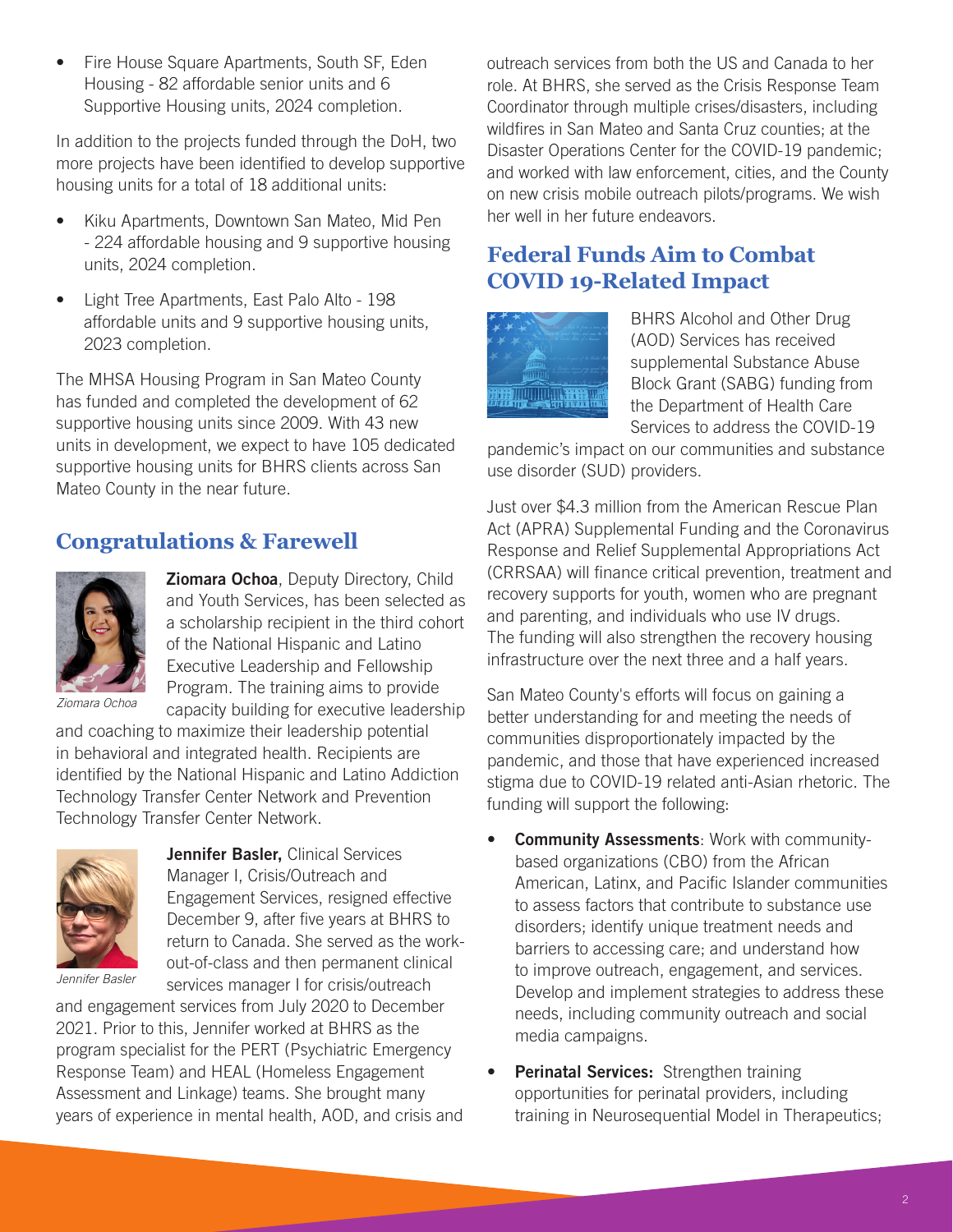fund sensory integration rooms at provider sites; and engage community assessments with an emphasis on perinatal needs.

- Adolescent/Youth: Develop and implement a youth outreach plan to increase awareness of and participation in substance use disorder treatment.
- Contingency Management and Digital Therapeutics: Pilot an innovative new treatment using technology to support clients in accessing contingency management and other clinically validated treatments 24/7 via a smartphone or tablet.
- **Care Coordination:** Strengthen system collaboration among CBO providers by building skills and partnerships to support transitions between levels of care and retention in treatment.
- Language Access: Improve language matching within CBO provider sites and provide funding for material translations and interpreter services.
- **Recovery Housing Support:** Enhance recovery housing environments for mothers and their infants and children; increase the availability of recovery residence housing for diverse and underserved populations; complete deferred maintenance at residential facilities; and purchase supplies and home equipment needed to support clients in recovery housing.

#### **COVID-19 Update**



BHRS is pleased to announce that we reached an 81% vaccination rate for all BHRS clients as of December 29, 2021. Rates by program are: Youth 76%, Adult 85%, AOD 75%, and Primary Care Interface 85%.

Because BHRS clients had the lowest vaccination rate of any population in the county, BHRS convened a Vaccination Outreach Planning Workgroup in October of staff charged with developing interventions and strategies to increase client vaccination rates in their respective areas.

Adult and older adult services is one of our teams with the highest client vaccination rate at 85%. Here's some insight on how they attained this milestone:

When BHRS first launched the vaccination improvement effort in October, it seemed daunting (if not impossible)

to achieve the ambitious goal of having over 80% of our clients vaccinated by year end. The adult program began with a baseline of 71.55%, yet in less than five weeks, has surpassed the goal and is showing no signs of slowing down.

To reach the estimated 733 un(der)-vaccinated clients by year end, adult leadership piloted small interventions, learned quickly, and then spread these learnings to others using the scientific Plan-Do-Study-Adjust (PDSA) method. The North County clinic was selected as the pilot site (as it includes the cities with the County's lowest vaccination rates). There, a small team convened twice weekly to design and implement various interventions.

The collaborative team included representatives from each discipline on the adult teams and, critically, included both leadership (Deputy Director Karen Krahn, Manager Chummy Sevilla and Supervisors Linda Hildreth, Maggie Tapia and Adam Crits) and front-line staff (MFT John Zamora, RN Dana Deras, and Patient Services Assistant Mercedes Medal).

The team leveraged learnings from previous outreach attempts and focus groups conducted by Health. Thus, the main intervention involved having the provider with the strongest treatment alliance with the client conduct the outreach. Staff also incorporated vaccination discussions during their appointments with these clients.

Key learnings included:

- Including front line staff on the planning team ensured that ideas could be incorporated quickly and were based on real-life experiences. Their openness and active engagement were the keys to our success.
- Having real-time data showing how each outreach contact was contributing and seeing the needle move was a huge motivator. It also helped to incite some friendly competition!

During the process, we discovered that our vaccination rate was artificially low. Due to data errors, a significant number of clients on the un(der)-vaccinated list had already been fully vaccinated. For these clients, we adjusted our focus to helping them get their information updated in the State's database.

The overall success of BHRS's efforts can be attributed to the process that we followed and the people involved. Many thanks to staff who contributed to this effort.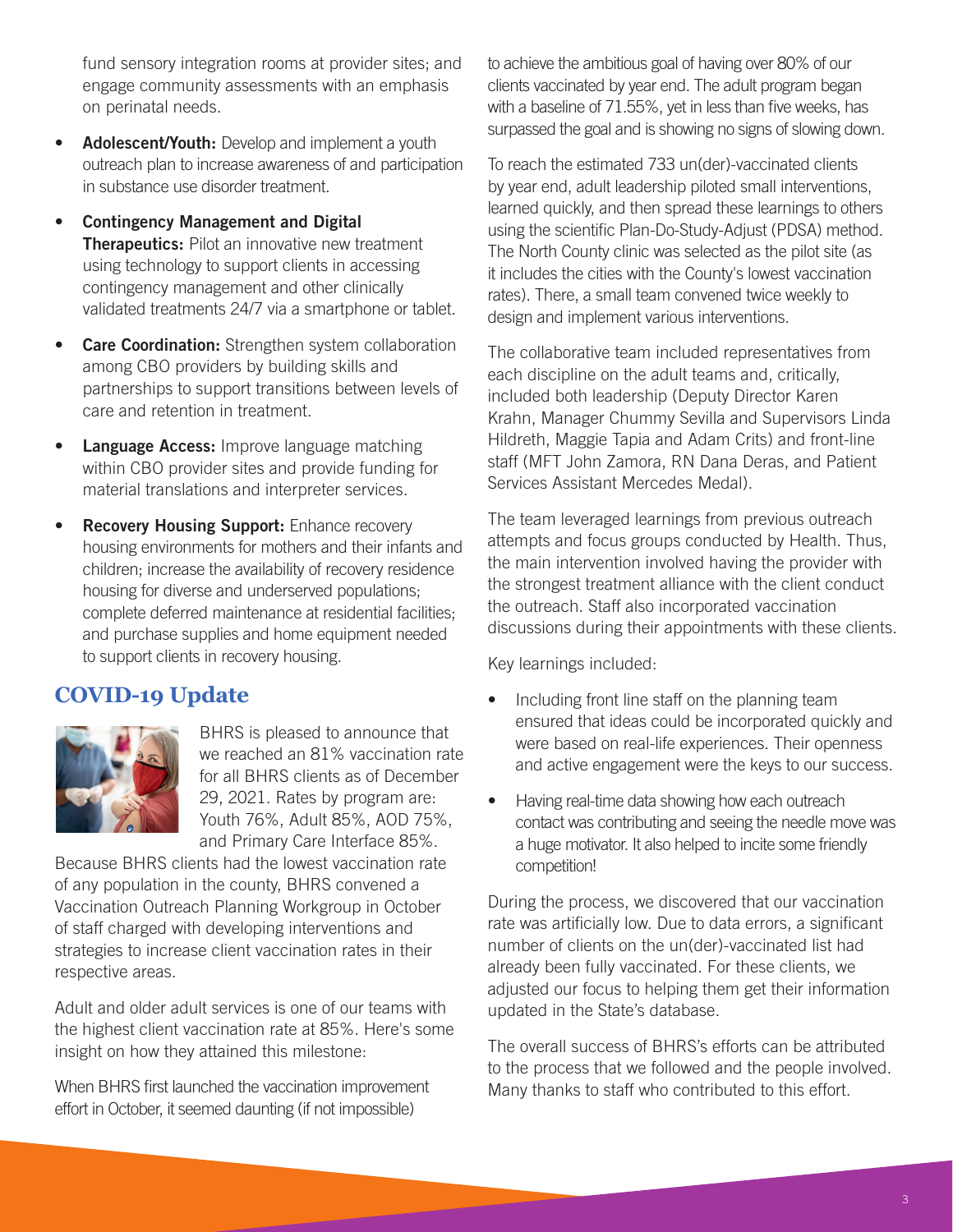#### **SNAPSHOT: BHRS Clients** - as of November 30, 2021









| <b>Service Category</b>                         | <b>Total Clients</b> | <b>Admitted - November</b> | <b>Discharged - November</b> |
|-------------------------------------------------|----------------------|----------------------------|------------------------------|
| <b>Mental Health Services</b><br>County SMI     | 5,586                | 522                        | 545                          |
| <b>Mental Health Services</b><br>Contracted SMI | 1,849                | 117                        | 83                           |
| <b>AOD Services</b><br>County                   | 503                  | 43                         | 38                           |
| <b>AOD Services</b><br>Contracted               | 655                  | 86                         | 69                           |
| <b>Total BHRS Clients</b>                       | 8,593                | 768                        | 735                          |

Total clients are unduplicated within each service category, however, if a client received services in more than one category during the same period, the client is counted in multiple categories.

R3% - 37.1% (revenue ratio of billed services as of 11/30/21)